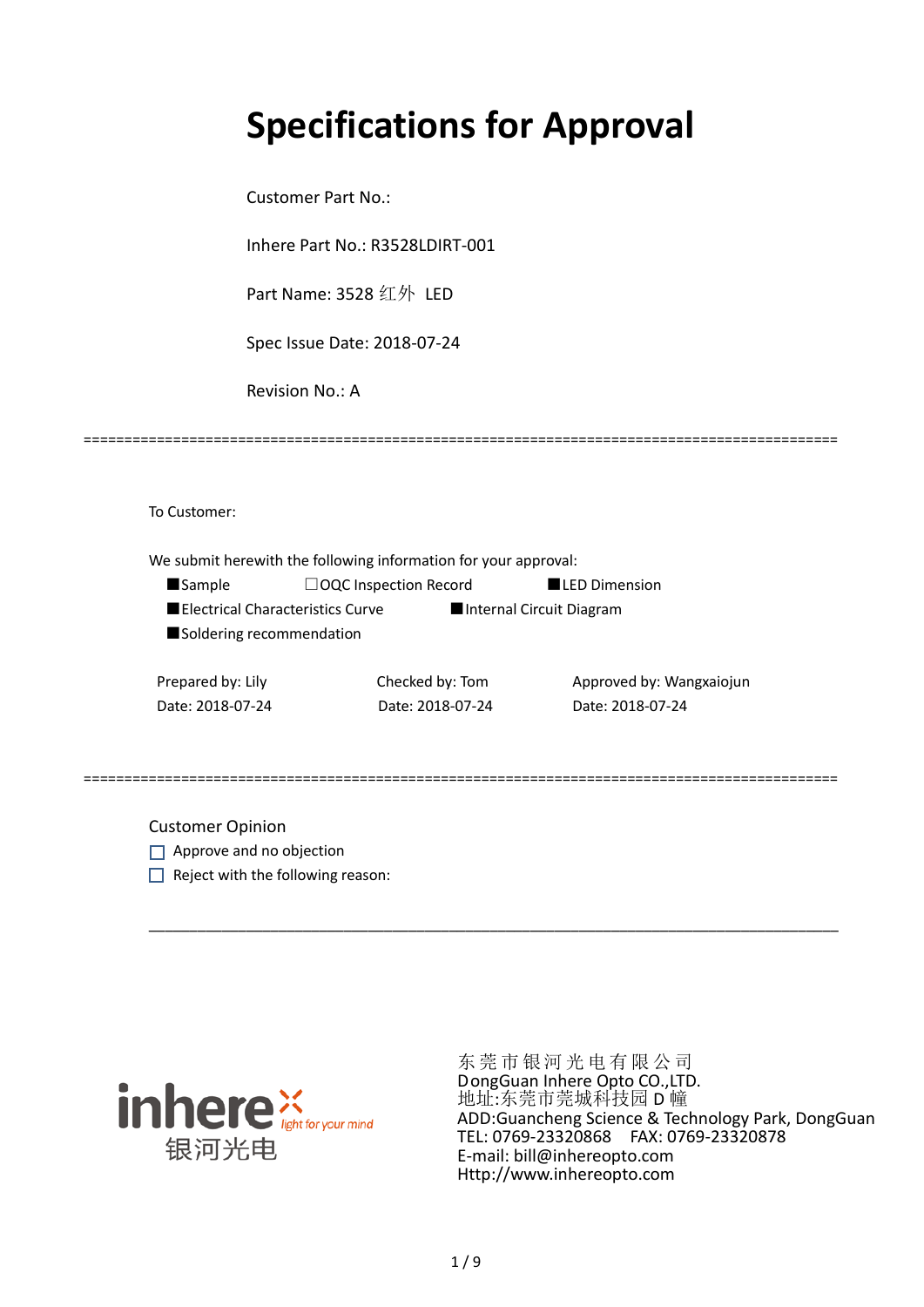#### **Features**

3.5mm x 2.8mm SMD LED, 3.55mm thickness

Low power consumption

Narrow view angle

Package: 2000pcs/reel

RoHS Compliant

#### **Applications**

Ideal for automotive electronics

Various colors and lens types available

## **Package outlines Recommend Pad Layout**



| Part No.       | Emitted color | <b>Dice</b>   | Resin | Lens color        |
|----------------|---------------|---------------|-------|-------------------|
| R3528LDIRT-001 | Infrared      | GaAlAs/GaAlAs | Epoxy | Water transparent |

Notes:

- 1. All dimensions are in millimeters (inches);
- 2. Tolerances are ±0.2mm (0.008inch) unless otherwise noted.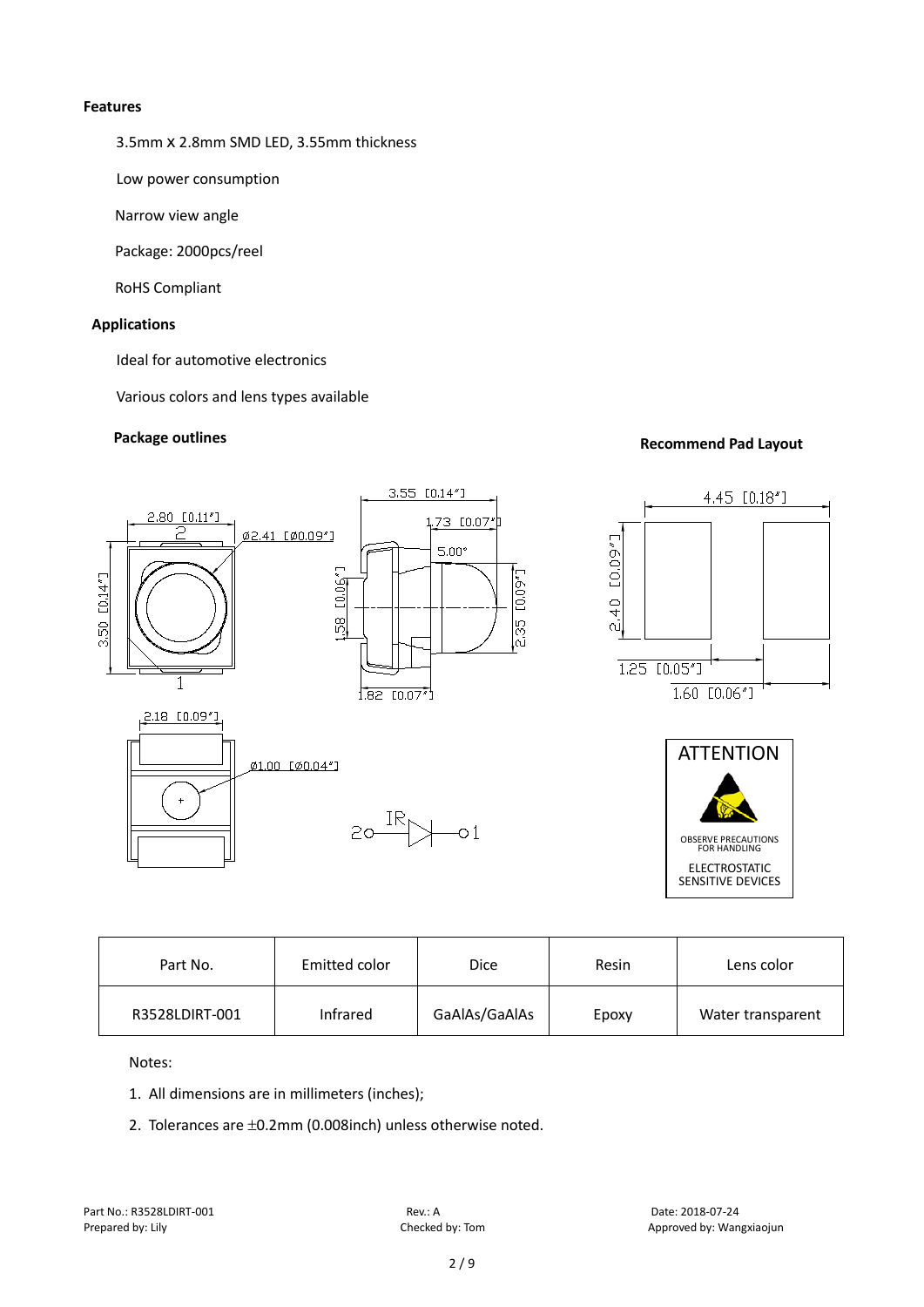# **Absolute Maximum Ratings (Ta=25**℃)

| Parameter                              | Symbol      | Value      | Unit           |
|----------------------------------------|-------------|------------|----------------|
| Forward current                        | If          | 50         | mA             |
| Reverse voltage                        | Vr          | 5          | $\vee$         |
| Power dissipation                      | Pd          | 85         | mW             |
| Operating temperature                  | Top         | $-40$ ~+80 | $^{\circ}$ C   |
| Storage temperature                    | <b>Tstg</b> | $-40$ ~+85 | $^{\circ}$ C   |
| Peak pulsing current (1/8 duty f=1kHz) | Ifp         | 125        | m <sub>A</sub> |

### **Electro-Optical Characteristics (Ta=25**℃)

|                             | <b>Test</b><br><b>Condition</b> | Symbol              | Value                    |            |     |        |
|-----------------------------|---------------------------------|---------------------|--------------------------|------------|-----|--------|
| Parameter                   |                                 |                     | Min                      | <b>Typ</b> | Max | Unit   |
| Wavelength at peak emission | $If=20mA$                       | $\lambda$ p         | $\overline{\phantom{m}}$ | 940        | --  | nm     |
| Spectral half bandwidth     | $If=20mA$                       | $\triangle \lambda$ | $\overline{\phantom{a}}$ | 50         |     | nm     |
| Forward voltage             | $If=20mA$                       | Vf                  | $-$                      | 1.2        | 1.7 | $\vee$ |
| $*1$<br>Radiant intensity   | $If=20mA$                       | le                  | $\overline{2}$           | 4.7        | --  | mW/sr  |
| Viewing angle at 50% lv     | $If=10mA$                       | $2 \theta 1/2$      | $-\, -$                  | 25         | --  | Deg    |
| Reverse current             | $Vr = 5V$                       | Ir                  | $\overline{\phantom{m}}$ | $-$        | 10  | μA     |

 $*$  1 Note: The tolerance of Radiant intensity is  $\pm$ 10%.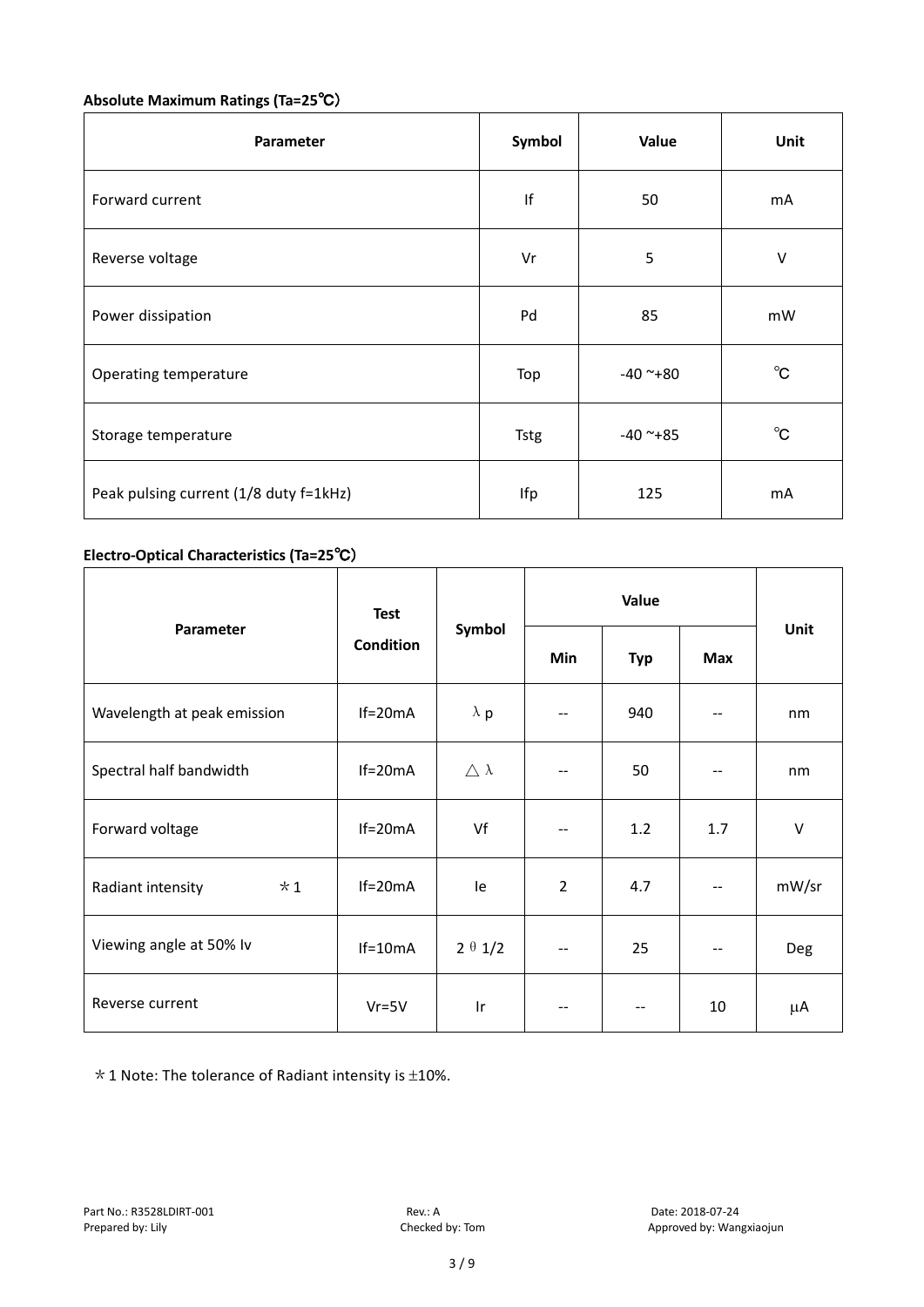#### **Optical characteristic curves**

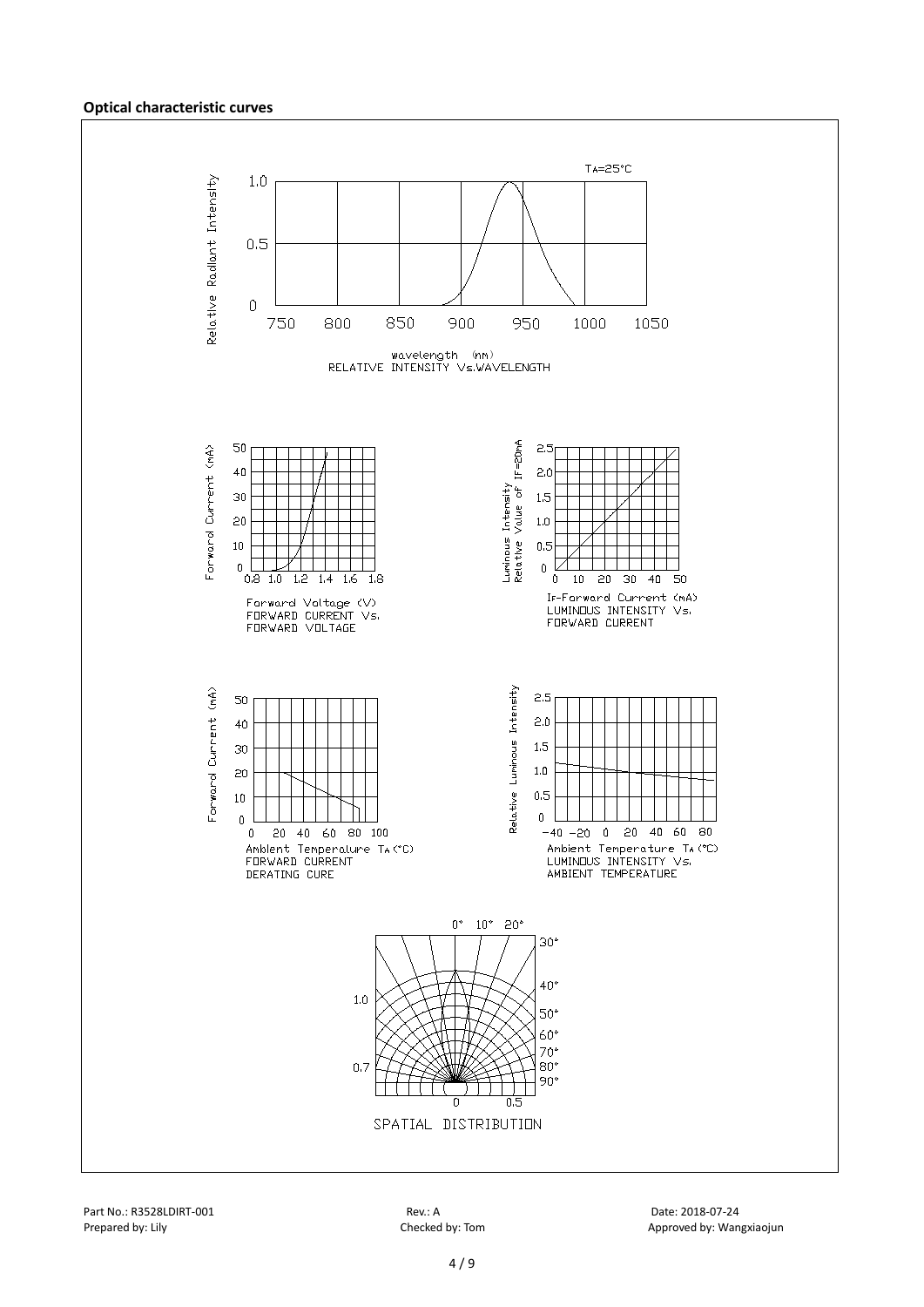#### **Reflow Profile**

Reflow Temp/Time



Notes:

- 1. We recommend the reflow temperature 245°C ( $\pm$ 5°C).the maximum soldering temperature should be limited to 260℃.
- 2. Don't cause stress to the epoxy resin while it is exposed to high temperature.
- 3. Number of reflow process shall be 2 times or less.
- ■Soldering iron

Basic spec is  $\leq$  5sec when 320°C (±20°C). If temperature is higher, time should be shorter (+10°C $\rightarrow$ -1sec). Power dissipation of iron should be smaller than 20W, and temperatures should be controllable .Surface

temperature of the device should be under 350℃.

#### **Rework**

- 1. Customer must finish rework within 5 sec under 340℃.
- 2. The head of iron cannot touch copper foil
- 3. Twin-head type is preferred.



Avoid rubbing or scraping the resin by any object, during high temperature, for example reflow solder etc.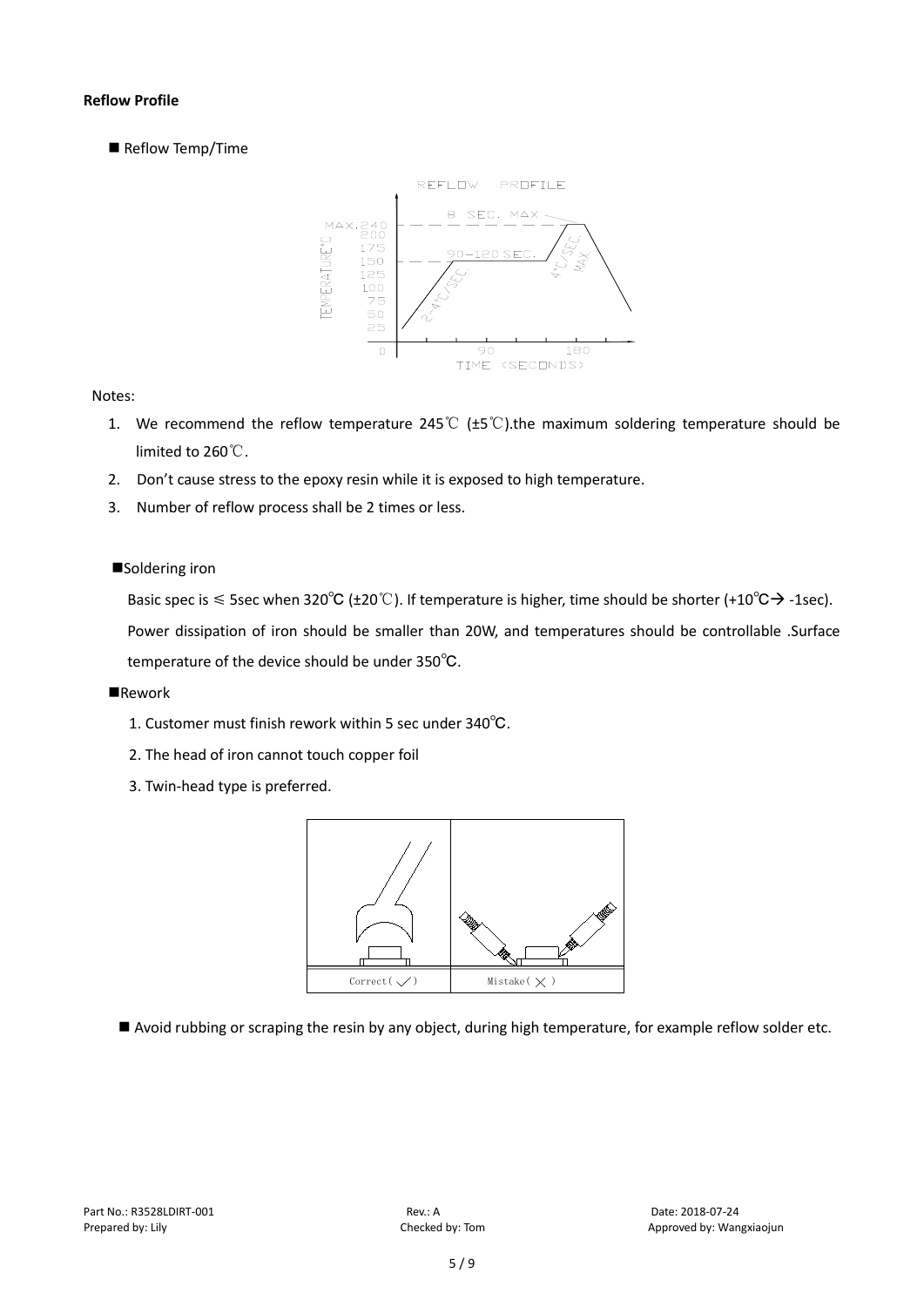#### T**est circuit and handling precautions**

Test circuit



■ Handling precautions

#### 1. Over-current-proof

Customer must apply resistors for protection; otherwise slight voltage shift will cause big current change (Burn out will happen).

#### 2. Storage

2.1 It is recommended to store the products in the following conditions:

Humidity: 60% R.H. Max.

Temperature: 5℃~30℃

- 2.2 Shelf life in sealed bag: 12 month at  $\leq$ 5°C~30°C and  $\leq$ 30% R.H. after the package is opened, the products should be used within a week or they should be keeping to stored at≦20 R.H. with zip-lock sealed.
- 3. Baking

It is recommended to baking before soldering when the pack is unsealed after 72hrs. The Conditions are as followings:

- 3.1  $60±3^{\circ}C$  x (12~24hrs) and  $\leq$  5%RH, taped reel type
- 3.2 100±3℃ x (45min~1hr), bulk type
- 3.3 130±3℃ x (15~30min), bulk type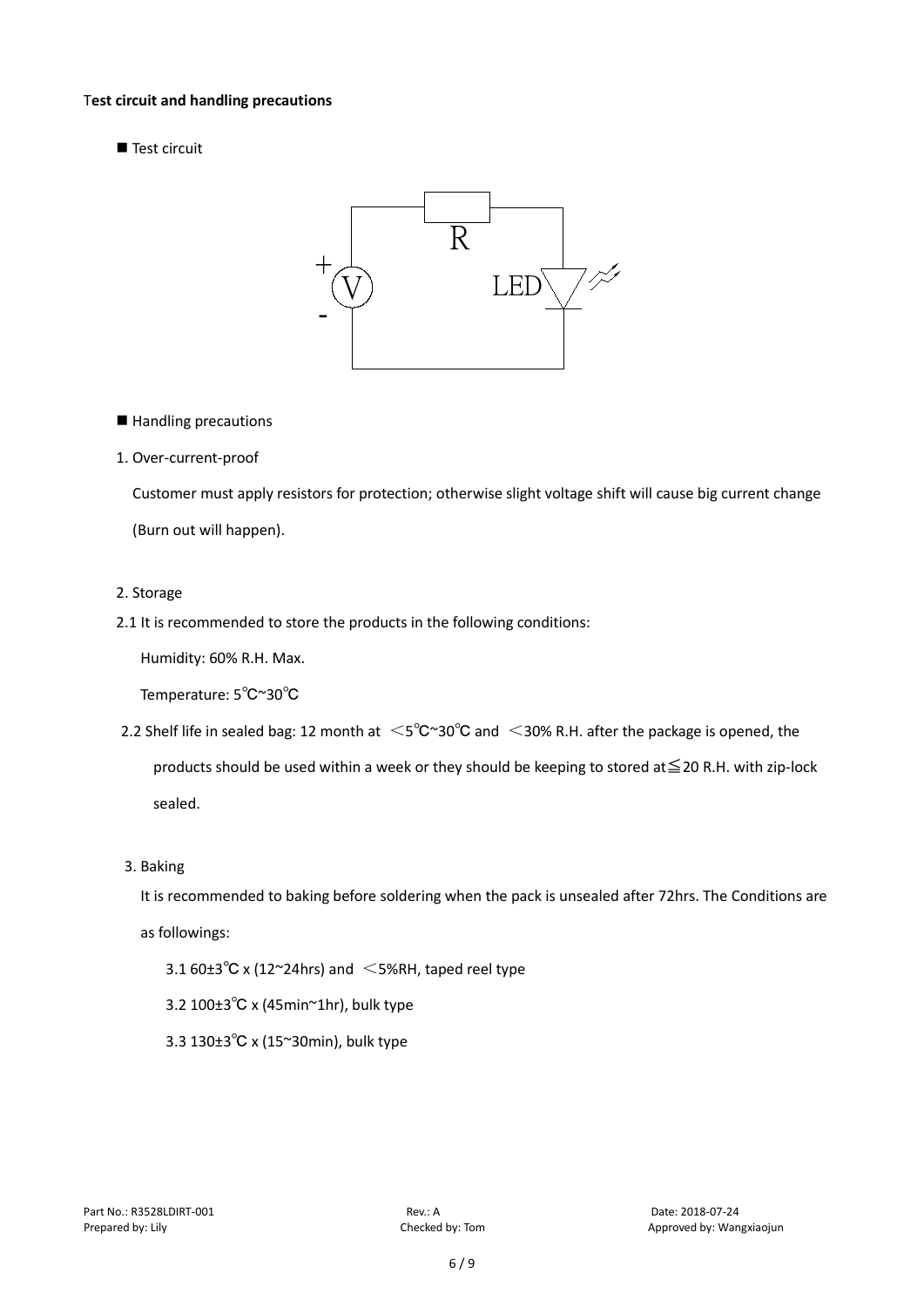#### **Test Items and Results of Reliability**

| <b>Test Item</b>                                  | <b>Test Conditions</b>                                                         | <b>Standard</b><br><b>Test Method</b> |           | <b>Number of</b><br><b>Test</b> |
|---------------------------------------------------|--------------------------------------------------------------------------------|---------------------------------------|-----------|---------------------------------|
| <b>Reflow Soldering</b>                           | Ta=260 $\pm$ 5 °C, Time=10 $\pm$ 2S                                            | JB/T 10845-2008                       | 3times    | 0/22                            |
| Salt Atmosphere                                   | Ta=35±3°C, PH=6.5 $\sim$ 7.2                                                   | GB/T 2423.17-2008                     | 24hrs     | 0/22                            |
| Temperature Cycling                               | -40 $±5^{\circ}$ C<br>$30±1$ min<br>个→(25℃/5±1min)↓<br>100±5°C<br>$30±1$ min   | GB/T 2423.22-2012                     | 100cycles | 0/22                            |
| <b>Thermal Shock</b>                              | Ta=-40±5 $\degree \text{C}$ $\sim$ 100±5 $\degree \text{C}$ ,<br>15±1min dwell | GB/T 2423.22-2012                     | 100cycles | 0/22                            |
| High Humidity High Temp.<br>Cycling               | Ta=30±5 °C $\sim$ 65±5 °C,<br>90±5%RH,24hrs/1cycle                             | GB/T 2423.4-2008                      | 10cycles  | 0/22                            |
| High Humidity High Temp.<br>Storage Life          | Ta=85±5 <sup>°</sup> C, $\psi$ (%)=85±5%RH                                     | GB/T 2423.3-2006                      | 1000hrs   | 0/22                            |
| High Temperature<br>Storage Life                  | Ta=100 $\pm$ 5 <sup>°</sup> C, non-operating                                   | GB/T 2423.2-2008                      | 1000hrs   | 0/22                            |
| Low Temperature<br>Storage Life                   | Ta=-40±5 $°C$ , non-operating                                                  | GB/T 2423.1-2008                      | 1000hrs   | 0/22                            |
| Life Test                                         | Ta=26±5℃,@20mA,<br>$\psi$ (%)=25%RH~55%RH                                      |                                       | 1000hrs   | 0/22                            |
| High Humidity High Temp.<br><b>Operating Life</b> | Ta=85±5 $\degree$ C, @20mA,<br>$\psi$ (%)=85%RH                                | GB/T 2423.3-2006                      | 500hrs    | 0/22                            |
| Low Temperature<br><b>Operating Life</b>          | Ta=-20±5℃,@20mA                                                                | GB/T 2423.1-2008                      | 1000hrs   | 0/22                            |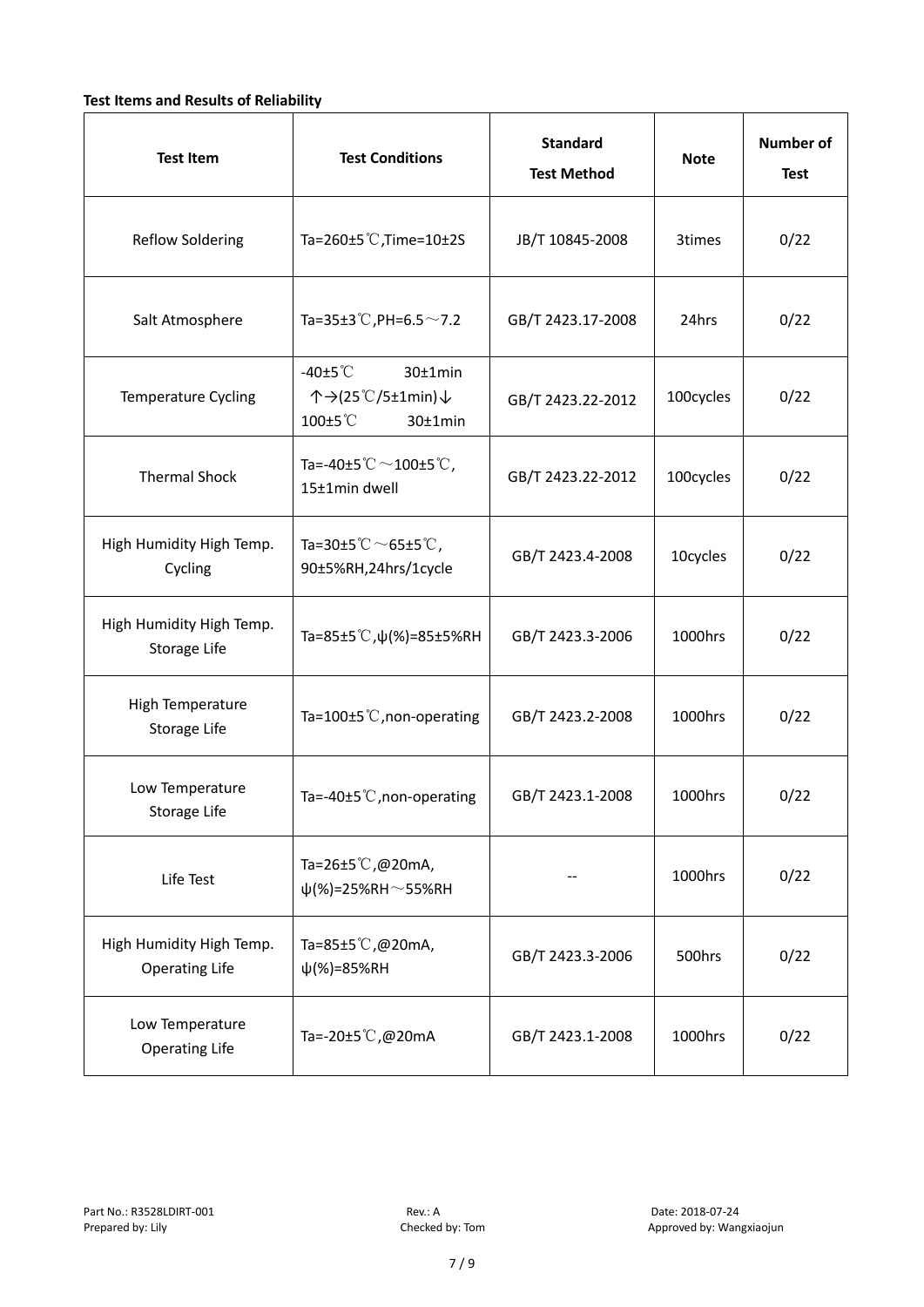#### **3528+Lens Series SMD Top LED Lamps Packaging Specification**

- 
- Feeding Direction **by the Contract Contract Contract Contract Contract Contract Contract Contract Contract Contract Contract Contract Contract Contract Contract Contract Contract Contract Contract Contract Contract Cont**



**Dimensions of Tape (Unit: mm)**





#### **Arrangement of Tape**



#### Notes:

- 1. Empty component pockets are sealed with top cover tape;
- 2. The maximum number of missing lamps is two;
- 3. The cathode is oriented towards the tape sprocket hole in accordance with ANSI/EIA RS-481 specifications.
- 4. 2,000pcs/Reel.

Part No.: R3528LDIRT-001 **Rev.: A** Rev.: A Rev.: A Date: 2018-07-24 **Date: 2018-07-24**<br>Prepared by: Lily **Prepared by: Lily** Checked by: Tom **Checked by: Tom** Approved by: Wan